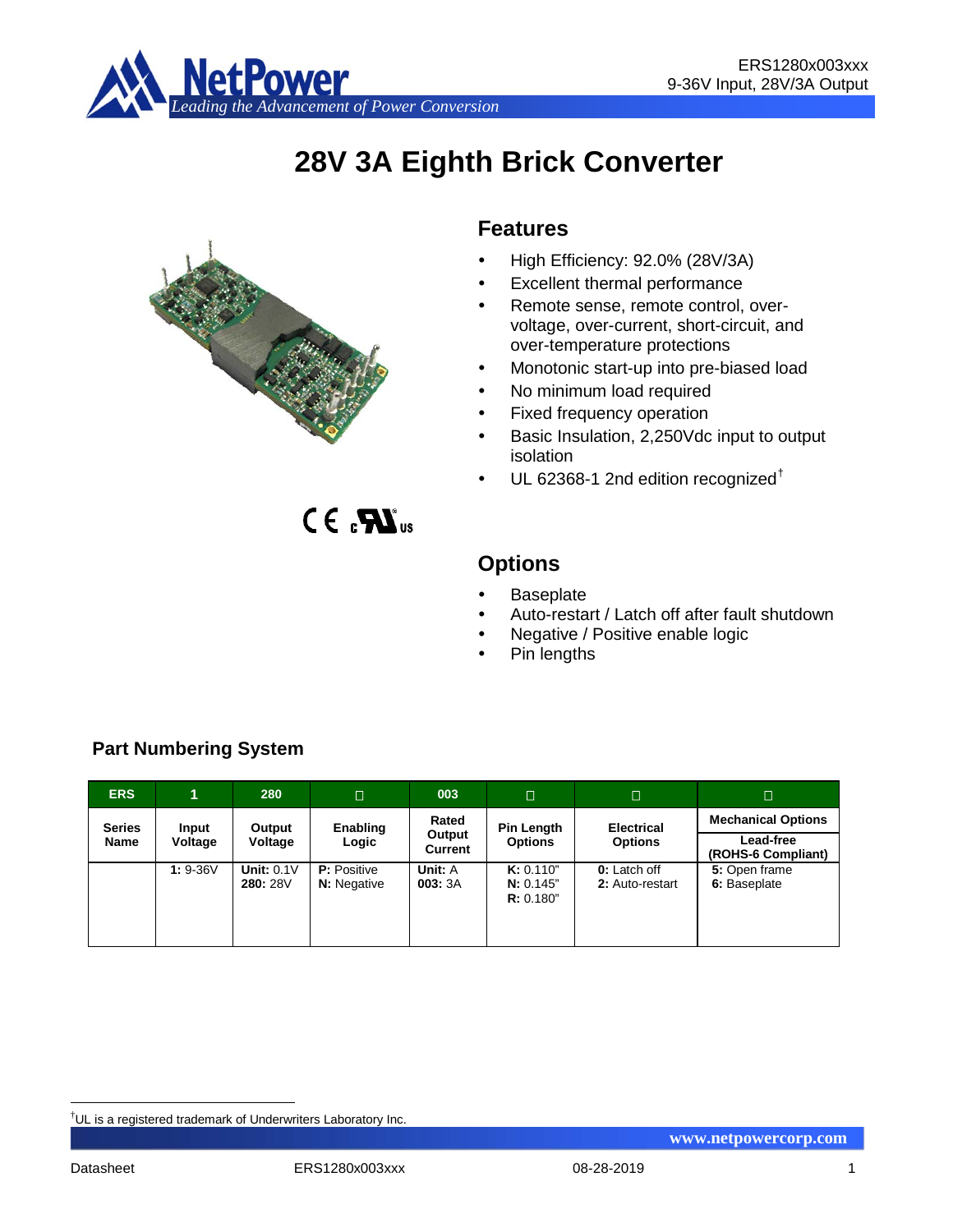

# **Absolute Maximum Rating**

Excessive stresses over these absolute maximum ratings can cause permanent damage to the converter. Operation should be limited to the conditions outlined under the Electrical Specification Section.

| <b>Parameter</b>                                                             | Min    | <b>Max</b> | Unit |
|------------------------------------------------------------------------------|--------|------------|------|
| Input Voltage (continuous)                                                   | $-0.5$ | 36         | Vdc  |
| Input Voltage ( < 100ms, operating)                                          |        | 40         | Vdc  |
| Input Voltage (continuous, non-operating)                                    |        | 50         | Vdc  |
| <b>Operating Ambient Temperature</b><br>(See Thermal Considerations section) | -40    | $85*$      | °С   |
| Storage Temperature                                                          | -55    | 125        | °С   |

*\*Derating curves provided in this datasheet end at 85ºC ambient temperature. Operation above 85ºC ambient temperature is allowed provided the temperatures of the key components or the baseplate do not exceed the limit stated in the Thermal Considerations section.*

# **Electrical Specifications**

These specifications are valid over the converter's full range of input voltage, resistive load, and temperature unless noted otherwise.

#### **Input Specifications**

| <b>Parameter</b>                                                                         | <b>Min</b> | <b>Typical</b> | <b>Max</b> | Unit |
|------------------------------------------------------------------------------------------|------------|----------------|------------|------|
| Input Voltage                                                                            | 9          | 18             | 36         | Vdc  |
| Input Current                                                                            |            |                | 15         | A    |
| Quiescent Input Current (typical Vin)                                                    |            | 210            | 250        | mA   |
| <b>Standby Input Current</b>                                                             |            | 6              | 10         | mA   |
| Input Reflected-ripple Current, peak-to-peak<br>(5 Hz to 20 MHz, 12 µH source impedance) |            | 40             |            | mA   |
| Input Turn-on Voltage Threshold                                                          | 8          | 8.5            | 9          |      |
| Input Turn-off Voltage Threshold                                                         | 6          |                | 7.5        |      |
| Input Voltage ON/OFF Control Hysteresis                                                  |            | 1.5            | ົ          |      |

#### **Output Specifications**

| <b>Parameter</b>                                                                                                                                                                                  | Min    | <b>Typical</b>    | <b>Max</b> | Unit            |
|---------------------------------------------------------------------------------------------------------------------------------------------------------------------------------------------------|--------|-------------------|------------|-----------------|
| Output Voltage Set Point<br>(typical Vin; full load; $Ta = 25^{\circ}C$ )                                                                                                                         |        | 28.0              |            | ٧               |
| Output Voltage Set Point Accuracy<br>(typical Vin; full load; $Ta = 25^{\circ}C$ )                                                                                                                | $-1.5$ |                   | $+1.5$     | %V <sub>O</sub> |
| Output Voltage Set Point Accuracy (over all conditions)                                                                                                                                           | $-3$   |                   | $+3$       | %Vo             |
| <b>Output Regulation:</b><br>Line Regulation (full range input voltage, 1/2 full load)<br>Load Regulation(full range load, typical Vin)<br>Temperature (Ta = -40 $^{\circ}$ C to 85 $^{\circ}$ C) |        | 0.2<br>0.2<br>0.1 | 0.5<br>0.5 | %Vo             |
| Output Ripple and Noise Voltage<br><b>RMS</b><br>Peak-to-peak (5 Hz to 20 MHz bandwidth, typical Vin)                                                                                             |        |                   | 20<br>100  | mVrms<br>mVp-p  |
| <b>Output Current</b>                                                                                                                                                                             | 0      |                   | 3          | A               |
| <b>Output Power</b>                                                                                                                                                                               | 0      |                   | 84         | W               |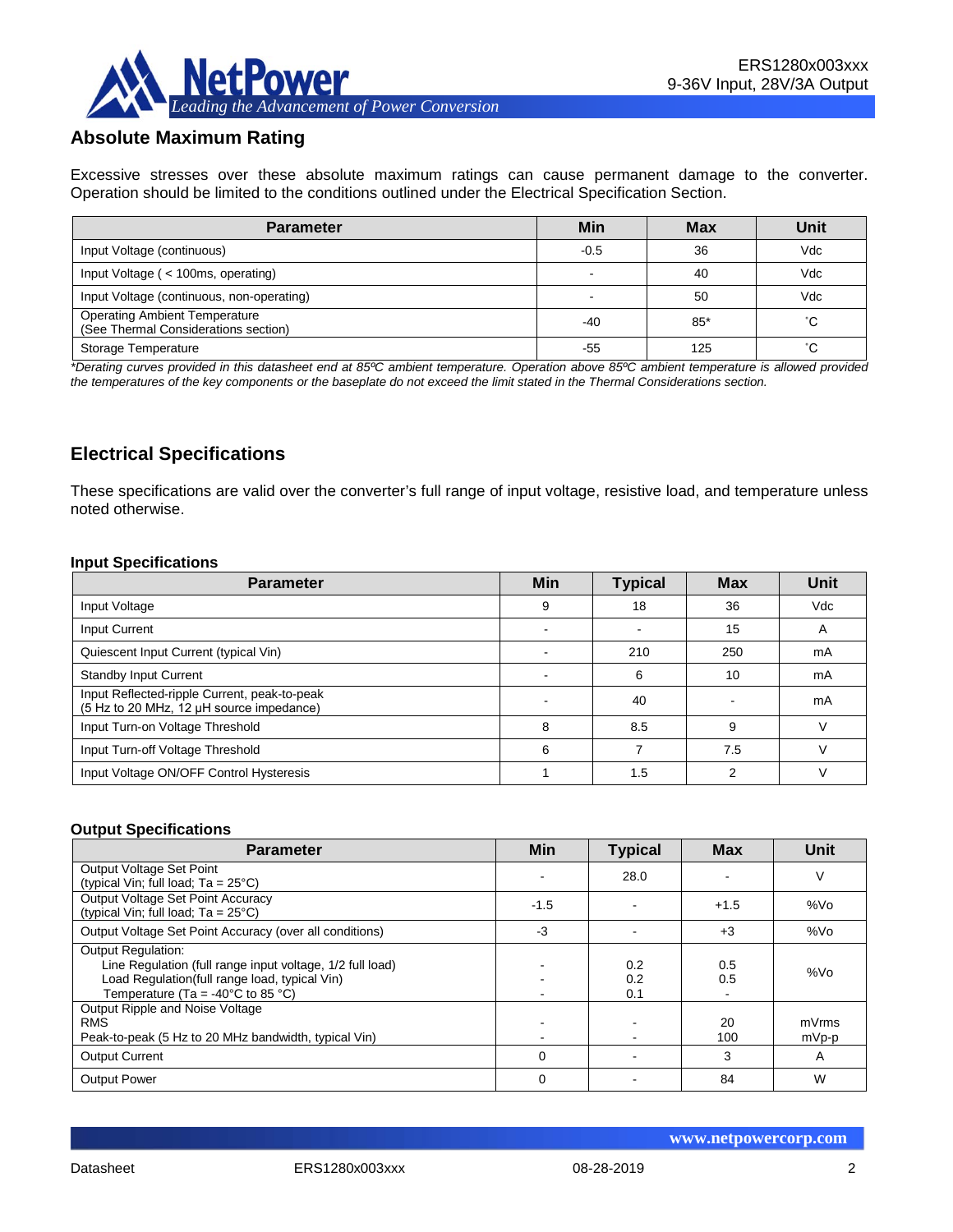

### **Output Specifications (Continued)**

| <b>Parameter</b>                                                                                                                                          | Min | <b>Typical</b> | <b>Max</b> | Unit      |
|-----------------------------------------------------------------------------------------------------------------------------------------------------------|-----|----------------|------------|-----------|
| Efficiency<br>(typical Vin; full load; $Ta = 25^{\circ}C$ )                                                                                               |     | 92.0           |            | $\%$      |
| <b>Output Ripple Frequency</b>                                                                                                                            | 230 | 250            | 270        | kHz       |
| <b>External Load Capacitance</b>                                                                                                                          |     |                | 1,000      | μF        |
| Startup Delay, duration from enabling signal to Vo reaches 10% of its set<br>point.<br>(typical Vin; full load; $Ta = 25^{\circ}C$ )                      |     | 1.2            |            | ms        |
| Startup Time, duration for Vo to rise from 10% of its set point to within its<br>regulation band.<br>(typical Vin; full load; Ta = 25°C)                  |     | 6              |            | ms        |
| Output Over Current Protection Set Point (full load)                                                                                                      | 110 | 130            | 170        | %         |
| Output Over Voltage Protection Set Point (typical Vo)                                                                                                     | 115 | 120            | 125        | $\%$      |
| Output Trim Range in % of typical Vo                                                                                                                      | 80  |                | 110        | $\%$      |
| <b>Dynamic Response</b><br>(typical Vin; Ta = $25^{\circ}$ C; load transient 0.1A/ $\mu$ s)<br>Load steps from 50% to 75% of full load:<br>Peak deviation |     | 3              |            | %Vo       |
| Settling time (within 10% band of Vo deviation)<br>Load step from 50% to 25% of full load                                                                 |     | 1,500          |            | μs        |
| Peak deviation<br>Settling time (within 10% band of Vo deviation)                                                                                         |     | 3<br>1,500     |            | %Vo<br>μs |

#### **General Specifications**

| <b>Parameter</b>                                                                                                | Min            | <b>Typical</b> | <b>Max</b> | <b>Unit</b>  |
|-----------------------------------------------------------------------------------------------------------------|----------------|----------------|------------|--------------|
| Remote Enable                                                                                                   |                |                |            |              |
| Logic Low:                                                                                                      |                |                |            |              |
| $ION/OFF = 1.0mA$                                                                                               | 0              |                | 1.2        |              |
| $VON/OFF = 0.0V$                                                                                                |                |                | 1.0        | mA           |
| Logic High:                                                                                                     |                |                |            |              |
| $ION/OFF = 0.0µA$                                                                                               | 3.5            |                | 15         |              |
| Leakage Current                                                                                                 | $\blacksquare$ |                | 50         | μA           |
| <b>Isolation Capacitance</b>                                                                                    |                | 4,400          |            | pF           |
| <b>Insulation Resistance</b>                                                                                    | 10             |                |            | $M\Omega$    |
| Calculated MTBF (Telecordia SR-332, 2011, Issue 3), full load, 40°C,<br>60% upper confidence level, typical Vin |                | 10.3           |            | $10^6$ -hour |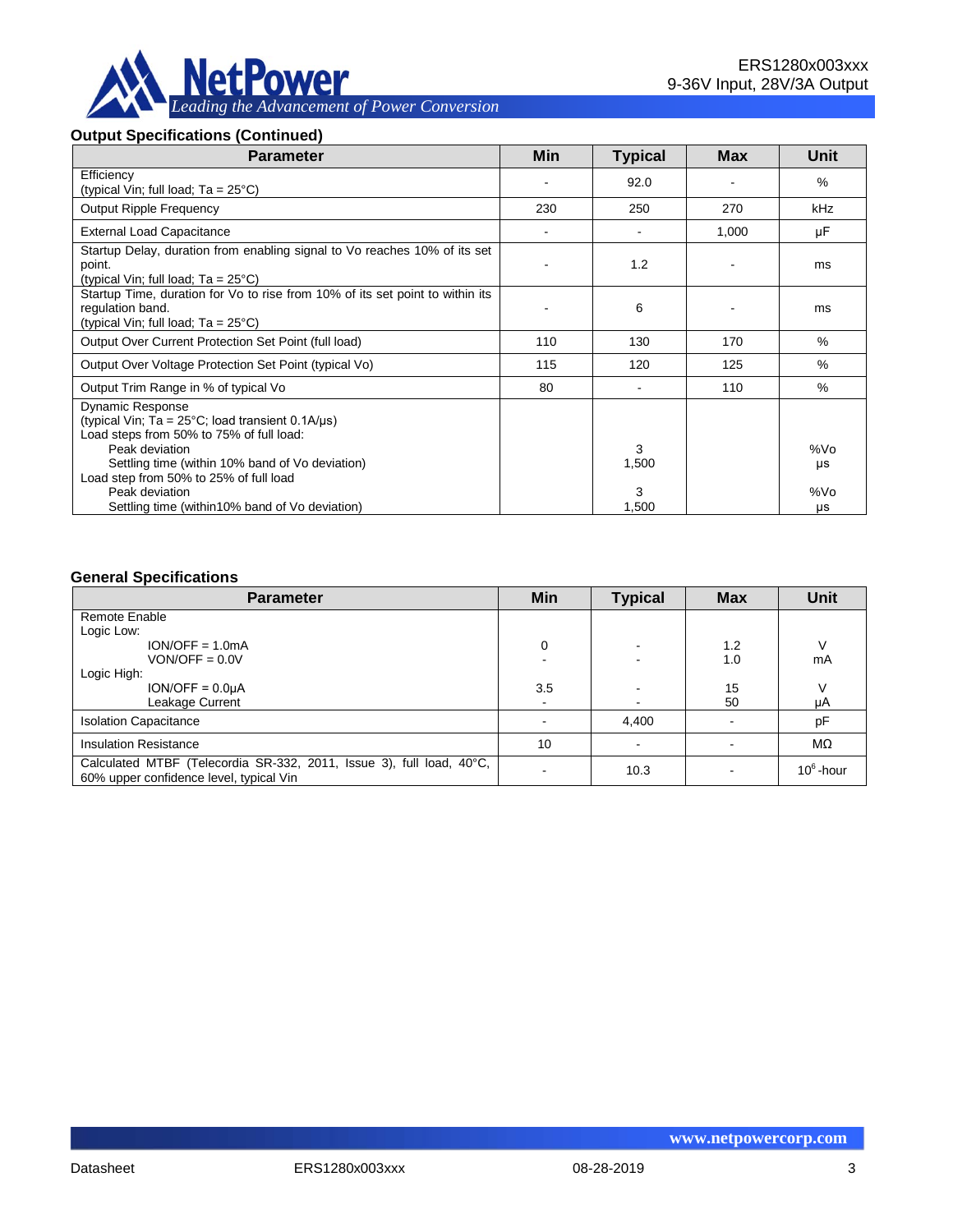



(typical Vin, load current steps from 50% to 25% at a slew rate  $0.1A/\mu s$ 

**Figure 6.** Transient Load Response (typical Vin, load current steps from 50% to 75% at a slew rate 0.1A/µs)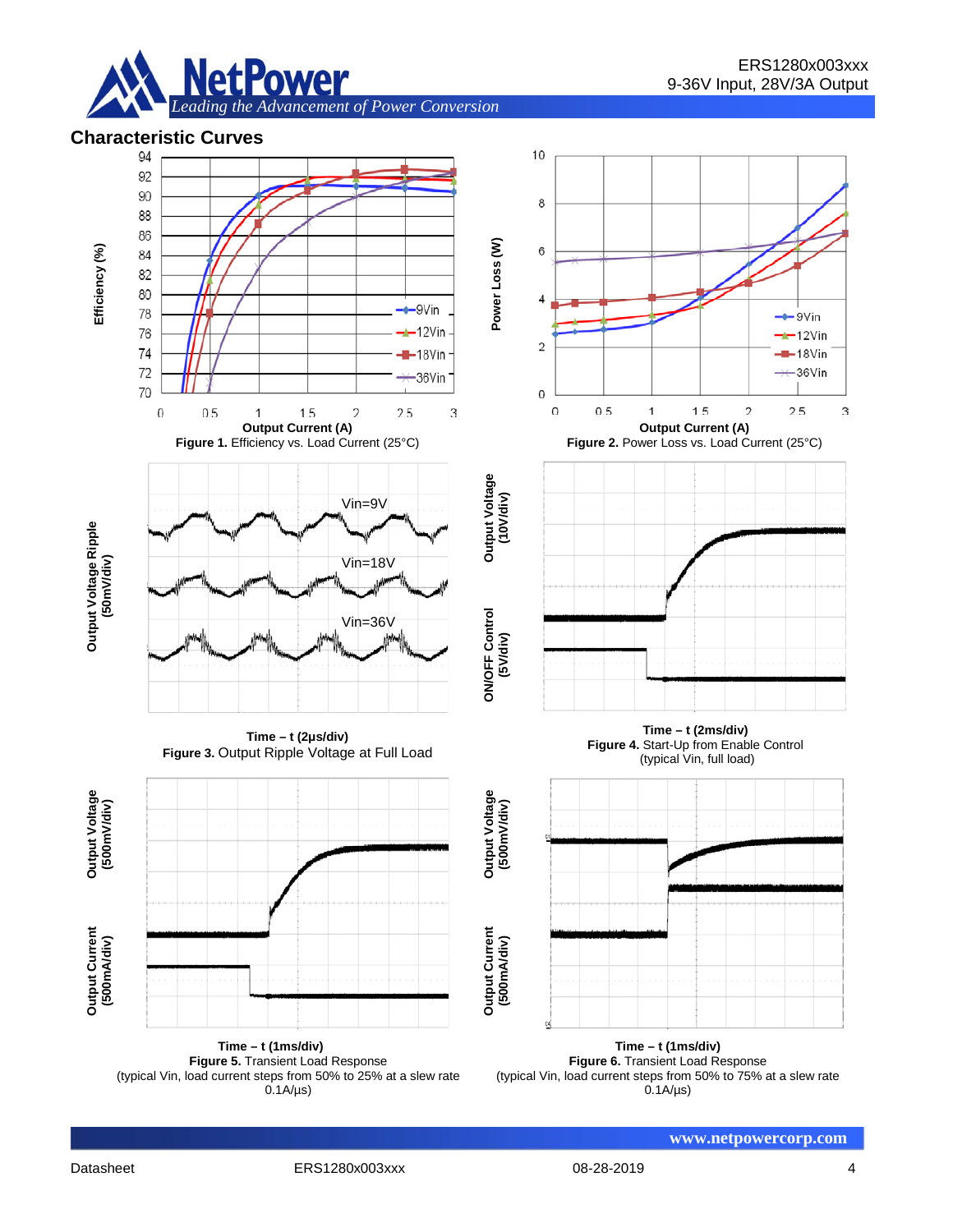



**Ambient Temperature (ºC) Figure 7.** Current Derating Curve with Open Frame (Direction 3 (Ref. Figure 8); typical Vin, unit soldered onto a fixture board)









**Figure 8.** Thermal Image for Airflow Direction 3 (3A output, 55°C ambient, 200 LFM, typical Vin, open frame, unit soldered onto a fixture board)

155°C 140°C

110°C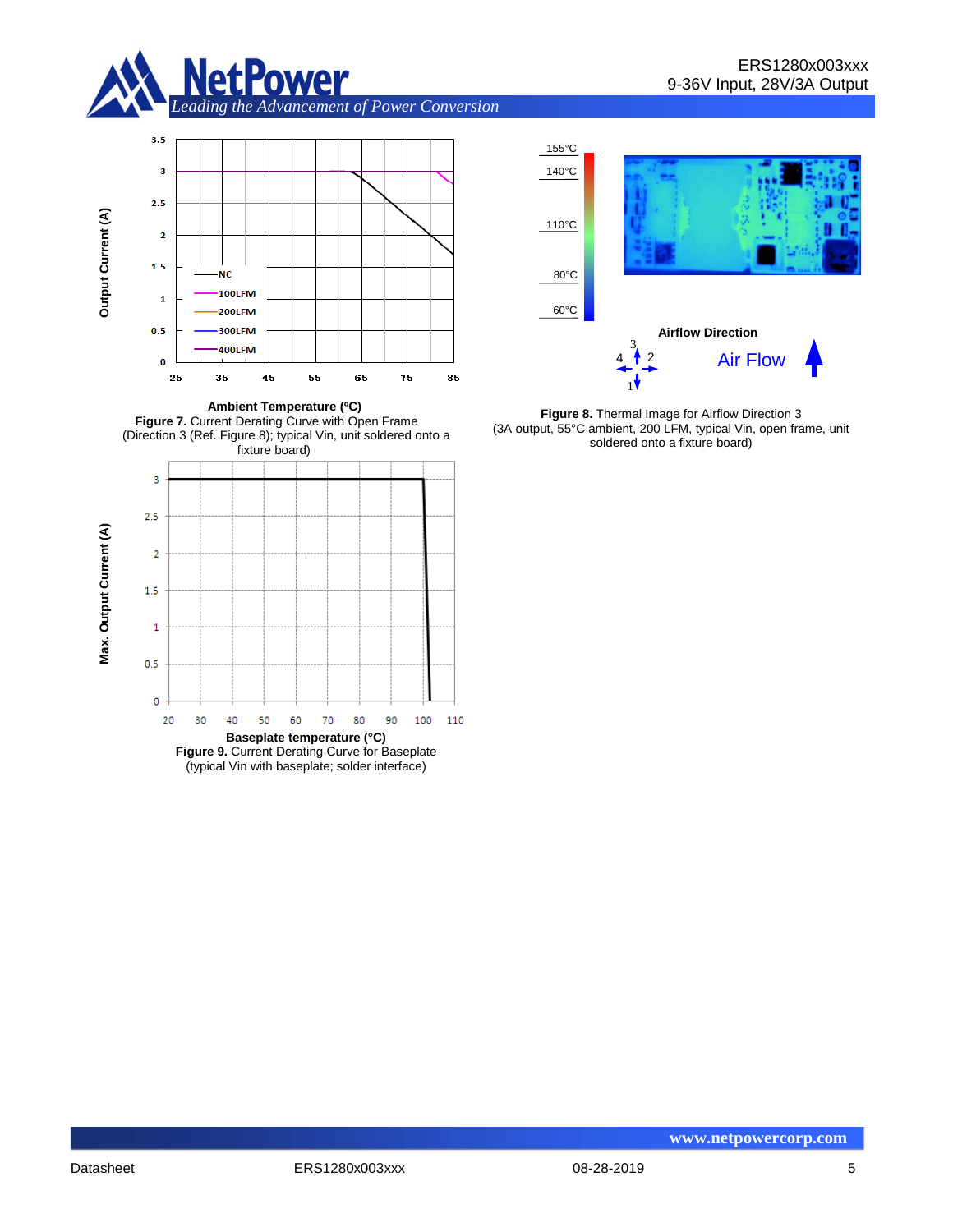

# **Feature Descriptions**

#### **Remote ON/OFF**

The converter can be turned on and off by changing the voltage between the ON/OFF pin and Vin(-). The ERS1 Series of converters are available with factory selectable positive logic and negative logic.

For the negative control logic, the converter is ON when the ON/OFF pin is at a logic low level and OFF when the ON/OFF pin is at a logic high level. For the positive control logic, the converter is ON when the ON/OFF pin is at a logic high level and OFF when the ON/OFF pin is at a logic low level.

With the internal pull-up circuitry, a simple external switch between the ON/OFF pin and Vin(-) can control the converter. A few example circuits for controlling the ON/OFF pin are shown in Figures 10, 11 and 12.

The logic low level is from 0V to 1.2V and the maximum sink current during logic low is 1mA. The external switch must be capable of maintaining a logic-low level while sinking up to this current. The logic high level is from 3.5V to 15V. The converter has an internal pull-up circuit that ensures the ON/OFF pin at a high logic level when the leakage current at ON/OFF pin is no greater than 50μA.



**Figure 10.** Opto Coupler Enable Circuit



**Figure 11.** Open Collector Enable Circuit



**Figure 12.** Direct Logic Drive

#### **Remote SENSE**

The remote SENSE pins are used to sense the voltage at the load point to accurately regulate the load voltage and eliminate the impact of the voltage drop in the power distribution path.

SENSE (+) and SENSE (-) pins should be connected between the points where voltage regulation is desired. The voltage between the SENSE pins and the output pins must not exceed the smaller of 0.5V or 10% of typical output voltage.

[Vout (+) - Vout (-)] - [SENSE (+) - SENSE (-)] <MIN {0.5V, 10%Vo}

When remote sense is not used, the SENSE pins should be connected to their corresponding output pins. If the SENSE pins are left floating, the converter will deliver an output voltage slightly higher than its specified typical output voltage.

#### **Output Voltage Adjustment (Trim)**

The trim pin allows the user to adjust the output voltage set point. To increase the output voltage, an external resistor is connected between the TRIM pin and SENSE(+). To decrease the output voltage, an external resistor is connected between the TRIM pin and SENSE(-). The output voltage trim range is 80% to 110% of the specified typical output voltage.

The circuit configuration for trim down operation is shown in Figure 13. To decrease the output voltage, the value of the external resistor should be

$$
Rdown = (\frac{511}{\Delta} - 10.22)(k\Omega)
$$

**Where**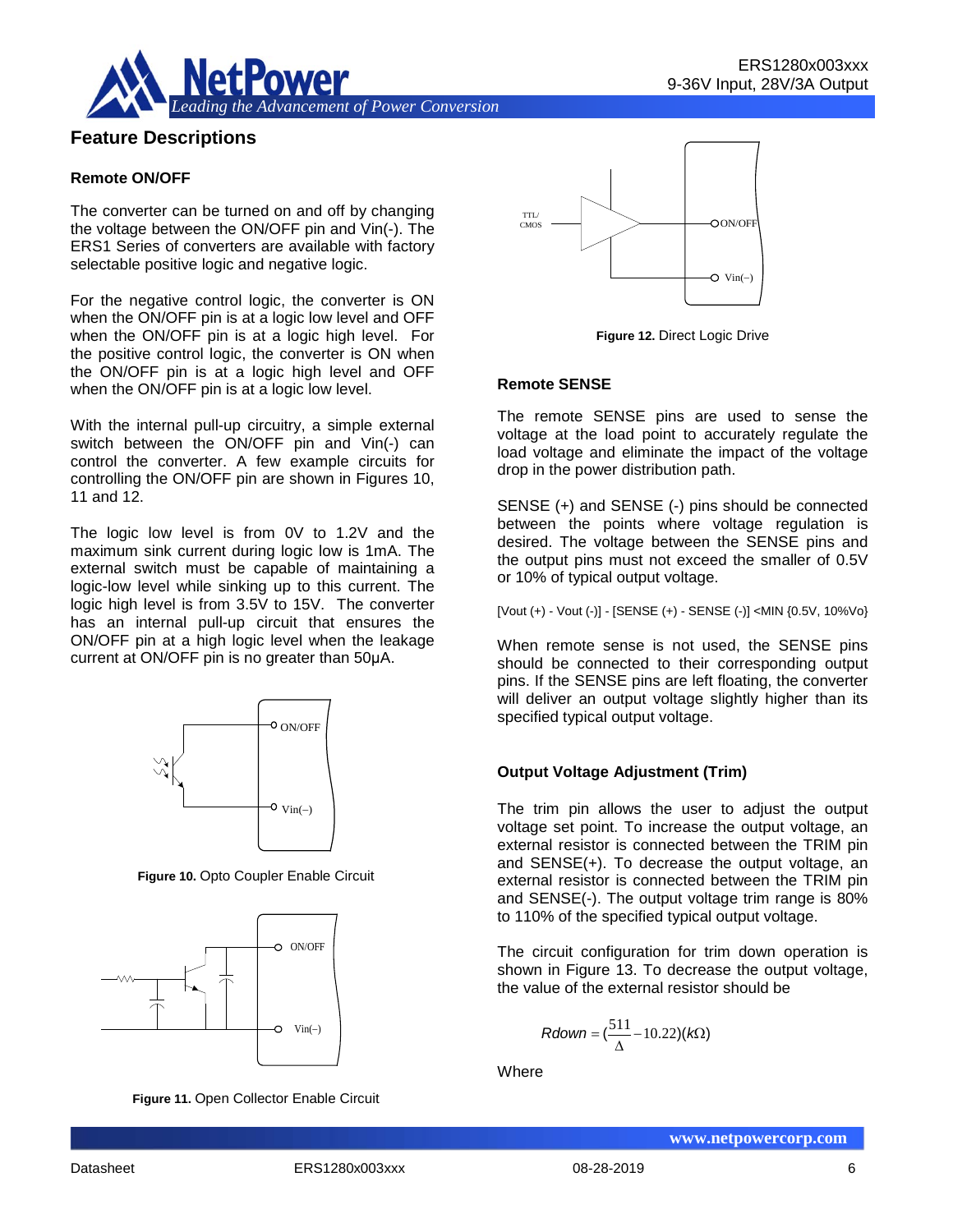

$$
\Delta = \left(\frac{|Vnom - Vadj|}{Vnom}\right) \times 100
$$

And

V*nom* = Typical Output Voltage V*adj* = Adjusted Output Voltage

The circuit configuration for trim up operation is shown in Figure 14. To increase the output voltage, the value of the resistor should be

$$
Rup = \left(\frac{5.11\text{Vol}(100 + \Delta)}{1.225\Delta} - \frac{511}{\Delta} - 10.22\right)(k\Omega)
$$

**Where** 

V*o* = Typical Output Voltage

As the output voltage at the converter output terminals are higher than the specified typical level when using the trim up and/or remote sense functions, it is important to make sure that the voltage at the output terminals does not exceed the maximum power rating of the converter as given in the Specifications table.



**Figure 13.**Circuit to Decrease Output Voltage



**Figure 14.**Circuit to Increase Output Voltage

#### **Input Under-Voltage Lockout**

This feature prevents the converter from starting until the input voltage reaches the turn-on voltage threshold, and keeps the converter running until the input voltage falls below the turn-off voltage threshold. Both turn-on and turn-off voltage thresholds are defined in the Input Specifications table. The hysteresis prevents oscillations.

### **Output Over-Current Protection (OCP)**

This converter can be ordered in either latch-off or auto-restart version upon OCP, OVP, and OTP.

With the latch-off version, the converter will latch off when the load current exceeds the limit. The converter can be restarted by toggling the ON/OFF switch or recycling the input voltage.

With the auto-restart version, the converter will operate in a hiccup mode (repeatedly try to restart) until the cause of the over-current condition is cleared.

### **Output Over-Voltage Protection (OVP)**

With the latch-off version, the converter will latch off when the output voltage exceeds the limit. The converter can be restarted by toggling the ON/OFF switch or recycling the input voltage.

With the auto-restart version, the converter will operate in a hiccup mode (repeatedly try to restart) until the cause of the over-voltage condition is cleared.

### **Over Temperature Protection (OTP)**

With the latch-off version, the converter will shut down and latch off if an over-temperature condition is detected. The converter has a temperature sensor located at a carefully selected position, which represents the thermal condition of key components of the converter. The thermal shutdown circuit is designed to turn the converter off when the temperature at the sensor reaches 120°C. The module can be restarted by toggling the ON/OFF switch or recycling the input voltage.

With the auto-restart version, the converter will resume operation after the converter cools down.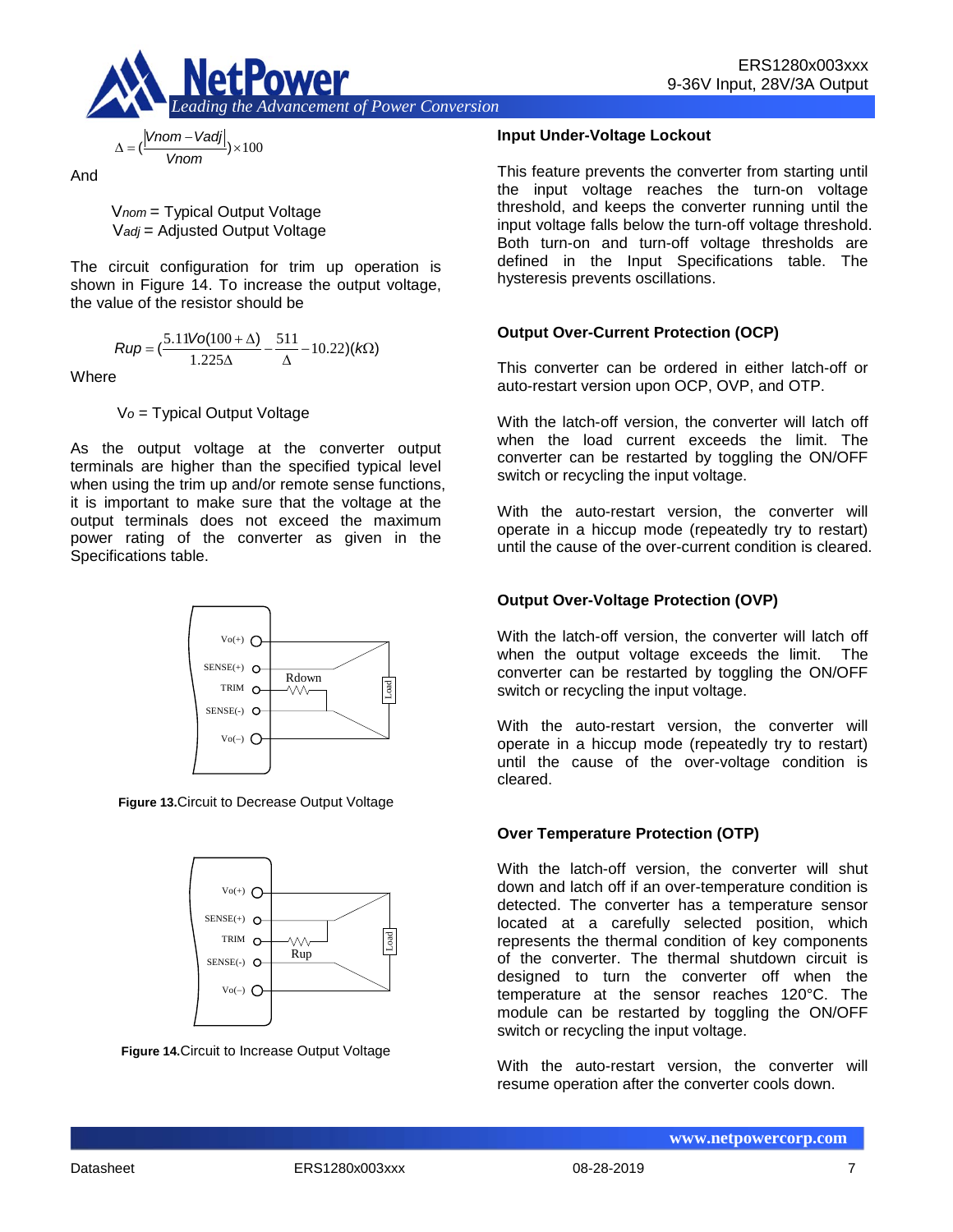

# **Design Considerations**

As with any DC/DC converter, the stability of the ERS1 converters may be compromised if the source impedance is too high or inductive. It's desirable to keep the input source ac-impedance as low as possible. Although the converters are designed to be stable without adding external input capacitors for typical source impedance, it is recommended to add 220 µF low ESR electrolytic capacitors at the input of the converter for each 100W output power, which reduces the potential negative impact of the source impedance on the converter stability. These electrolytic capacitors should have sufficient RMS current rating over the operating temperature range.

The converter is designed to be stable without additional output capacitors. To further reduce the output voltage ripple or improve the transient response, additional output capacitors are often used in applications. When additional output capacitors are used, a combination of ceramic capacitors and tantalum/polymer capacitors shall be used to provide good filtering while assuring the stability of the converter.

# **Safety Considerations**

The ERS1 Series of converters is designed in accordance with EN 62368 Safety of Information Technology Equipment Including Electrical Equipment. The converters are recognized by UL in both USA and Canada to meet the requirements in UL 62368, Safety of Information Technology Equipment and applicable Canadian Safety Requirement, and ULc 62368. Flammability ratings of the PWB and plastic components in the converter meet 94V-0.

To protect the converter and the system, an input line fuse is highly recommended on the un-grounded input end.

# **Thermal Considerations**

The ERS1 Series of converters can operate in various thermal environments. Due to the high efficiency and optimal heat distribution, these converters exhibit excellent thermal performance.

The maximum allowable output power of any power

converter is usually determined by the electrical design and the maximum operating temperature of its components. The ERS1 Series of converters have been tested comprehensively under various conditions to generate the derating curves with the consideration for long term reliability.

The thermal derating curves are highly influenced by the test conditions. One of the critical variables is the interface method between the converter and the test fixture board. There is no standard method in the industry for the derating tests. Some suppliers use sockets to plug in the converter, while others solder the converter into the fixture board. It should be noted that these two methods produce significantly different results for a given converter. When the converter is soldered into the fixture board, the thermal performance of the converter is significantly improved compared to using sockets due to the reduction of the contact loss and the thermal impedance from the pins to the fixture board. Other factors affecting the results include the board spacing, construction (especially copper weight, holes and openings) of the fixture board and the spacing board, temperature measurement method and ambient temperature measurement point. The thermal derating curves in this datasheet are obtained using a PWB fixture board and a PWB spacing board with no opening, a board-to-board spacing of 1", and the converter is soldered to the test board with thermal relieves.

Note that the natural convection condition was measured at 0.05 m/s to 0.15 m/s (10ft./min. to 30 ft./min.

#### **Heat Transfer without a Baseplate**

With single-board DC/DC converter designs, convection heat transfer is the primary cooling means for converters without a baseplate. Therefore, airflow speed should be checked carefully for the intended operating environment. Increasing the airflow over the converter enhances the heat transfer via convection.

Figure 15 shows a recommended temperature monitoring point for open frame modules. For reliable operation, the temperature at this location should not continuously exceed 120 °C.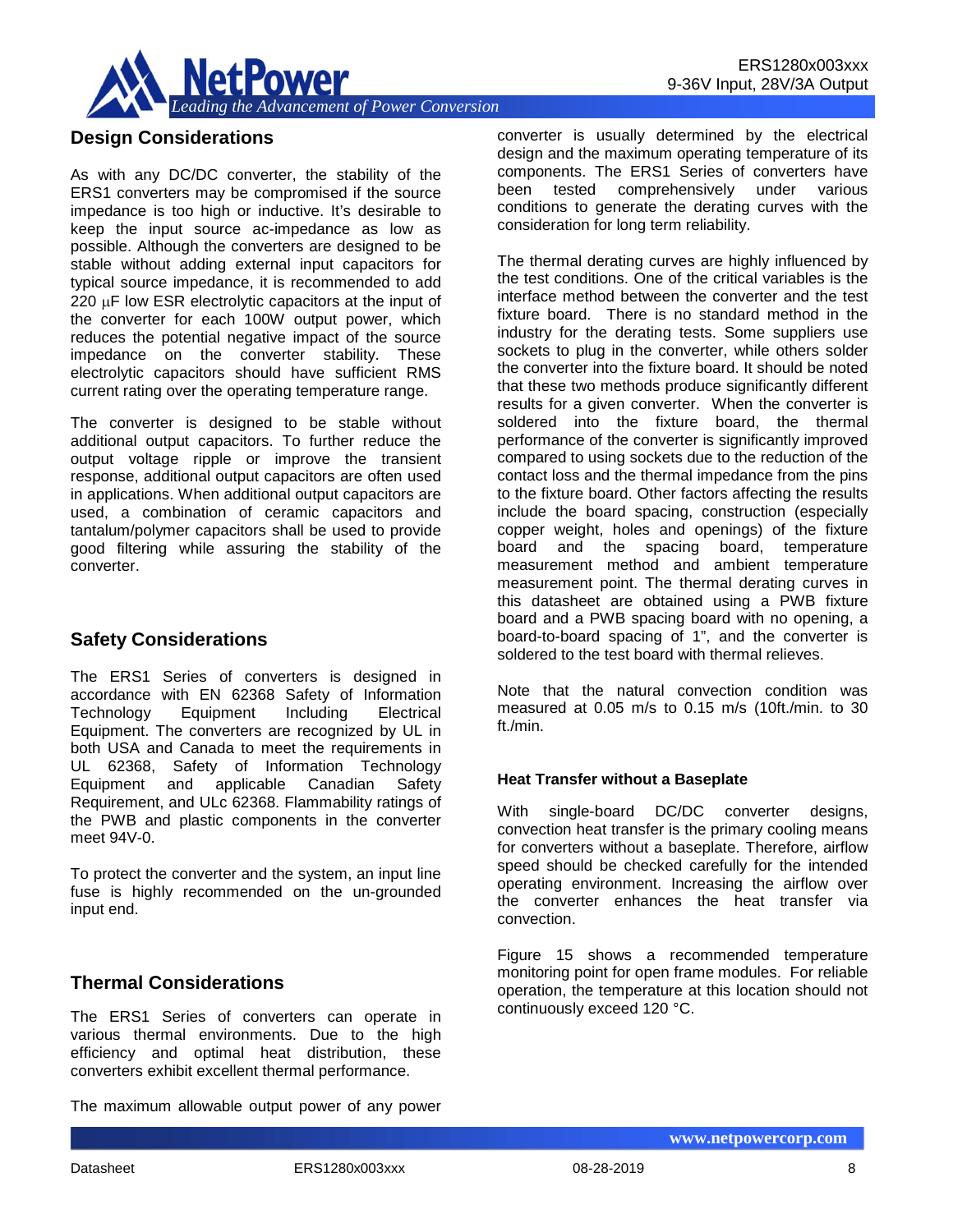



**Figure 15.** Temperature Monitoring Locations

#### **Heat Transfer with a Baseplate**

The ERS1 Series of converters has the option of using a baseplate for enhanced thermal performance.

The typical height of the converter with the baseplate option is 0.50''. The use of an additional heatsink or cold-plate can further improve the thermal performance of the converter. With the baseplate option, a standard eighth-brick heatsink can be attached to the converter using M3 screws.

For reliable operation, the baseplate temperature should not continuously exceed 100 °C

# **EMC Considerations**

The EMC performance of the converter is related to the layout and filtering design of the customer board. Careful layout and adequate filtering around the converter are important to confine noise generated by the switching actions in the converter and to optimize system EMC performance.